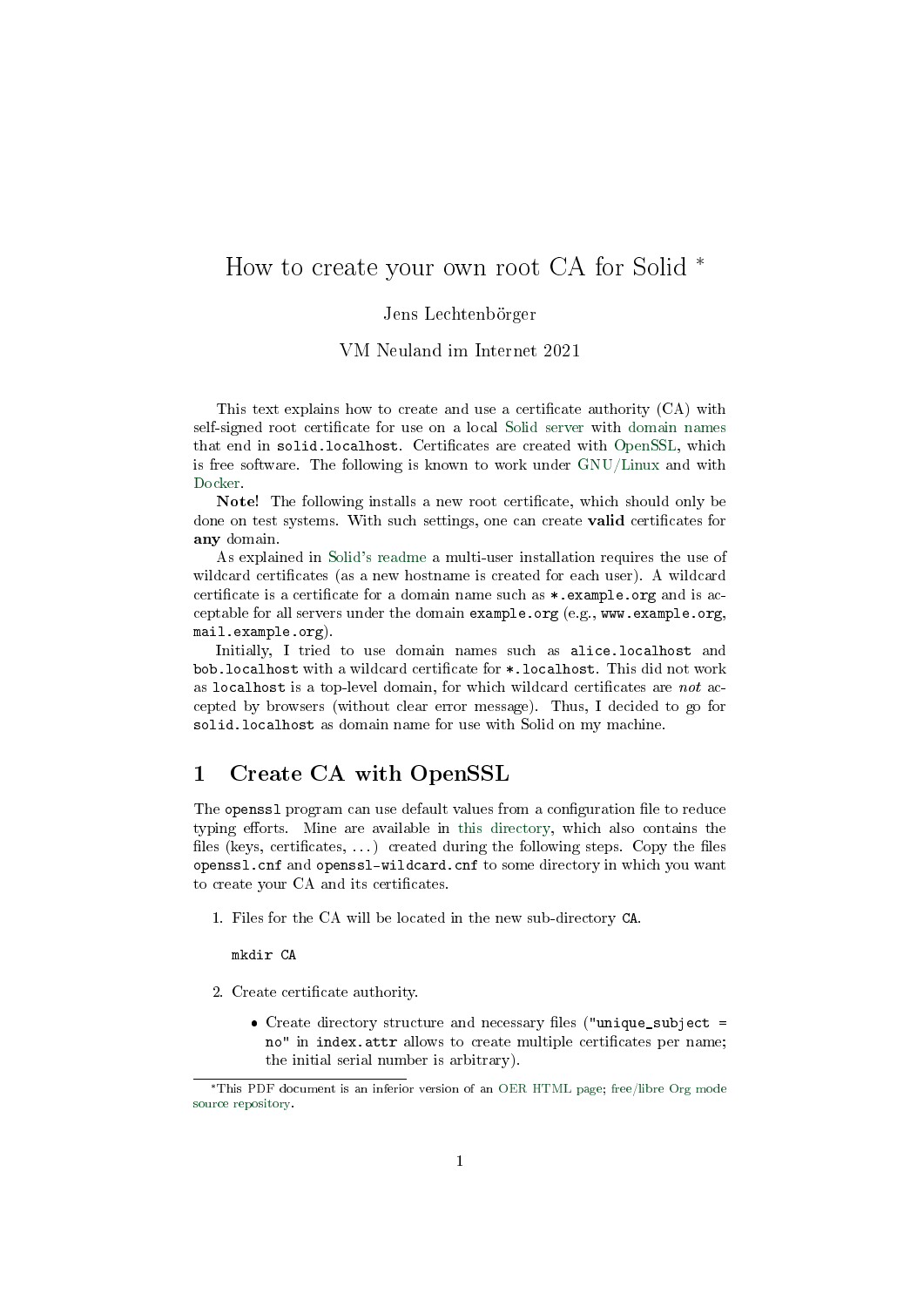cd CA; mkdir certs crl newcerts private; touch index.txt; echo "unique\_subject =

• Invoke openss1 to create self-signed root certificate. (When asked, use and write down a short pass phrase; remember that all this is only for testing. Hit return to accept default values from configuration file. Note the output options passed to openssl.)

openssl req -config ../openssl.cnf -new -x509 -days 3650 -newkey rsa:4096 -sha256

- A real CA would publish its self-signed certificate and have it embedded in operating systems and browsers by default. Do this manually:
	- $-$  Make new root certificate known to operating system (afterwards, you can find the new certificate under /etc/ssl/certs/ and in /etc/ssl/certs/ca-certificates.crt) sudo cp certs/my\_cacert.crt /usr/local/share/ca-certificates/ sudo update-ca-certificates \* Note that some software uses that certificate store, while
		- other does not. Browsers usually come with their own certificate store (see next step). For node js you may need to point to the certificate in an [environment variable,](https://nodejs.org/api/cli.html#cli_node_extra_ca_certs_file) as is done in [entrypoints.sh](https://gitlab.com/oer/cs/docker-solid/blob/master/entrypoint.sh) for a [Solid server with Docker.](https://gitlab.com/oer/cs/docker-solid)
	- $-$  Import new root certificate into browser (e.g., with Firefox: Preferences  $\rightarrow$  Privacy & Security  $\rightarrow$  Certificates  $\rightarrow$  View Certificates  $\rightarrow$  Authorities  $\rightarrow$  Import). You may want to use a separate browser profile for such experiments.
- 3. Create server key pair and certificate signing request (CSR). Such commands would really be executed by the organization owning the server, not by the CA; the resulting request (containing the public key) is then turned into a signed certificate by the CA in the next step; the CA must never learn the private key.

Here, the config file openssl-wildcard.cnf is used, which contains a section subjectAltName = @alt\_names with hard-coded names to generate a wildcard certificate for \*.solid.localhost. When asked, the challenge password can be empty.

```
cd ..
openssl genrsa -out solid_key.crt 4096
openssl req -config openssl-wildcard.cnf -sha256 -new -key solid_key.crt -out solid_c
```
4. Sign CSR, again with wildcard information. Our new CA does this. Use the pass phrase written down in step 2.

openssl ca -config openssl-wildcard.cnf -extensions v3\_req -notext -md sha256 -in sol

5. Create certicate chain. The organization owning the server would do this. The server needs to be told where to find it (and the corresponding private key).

cat solid.crt CA/certs/my\_cacert.crt > solid.chain.crt